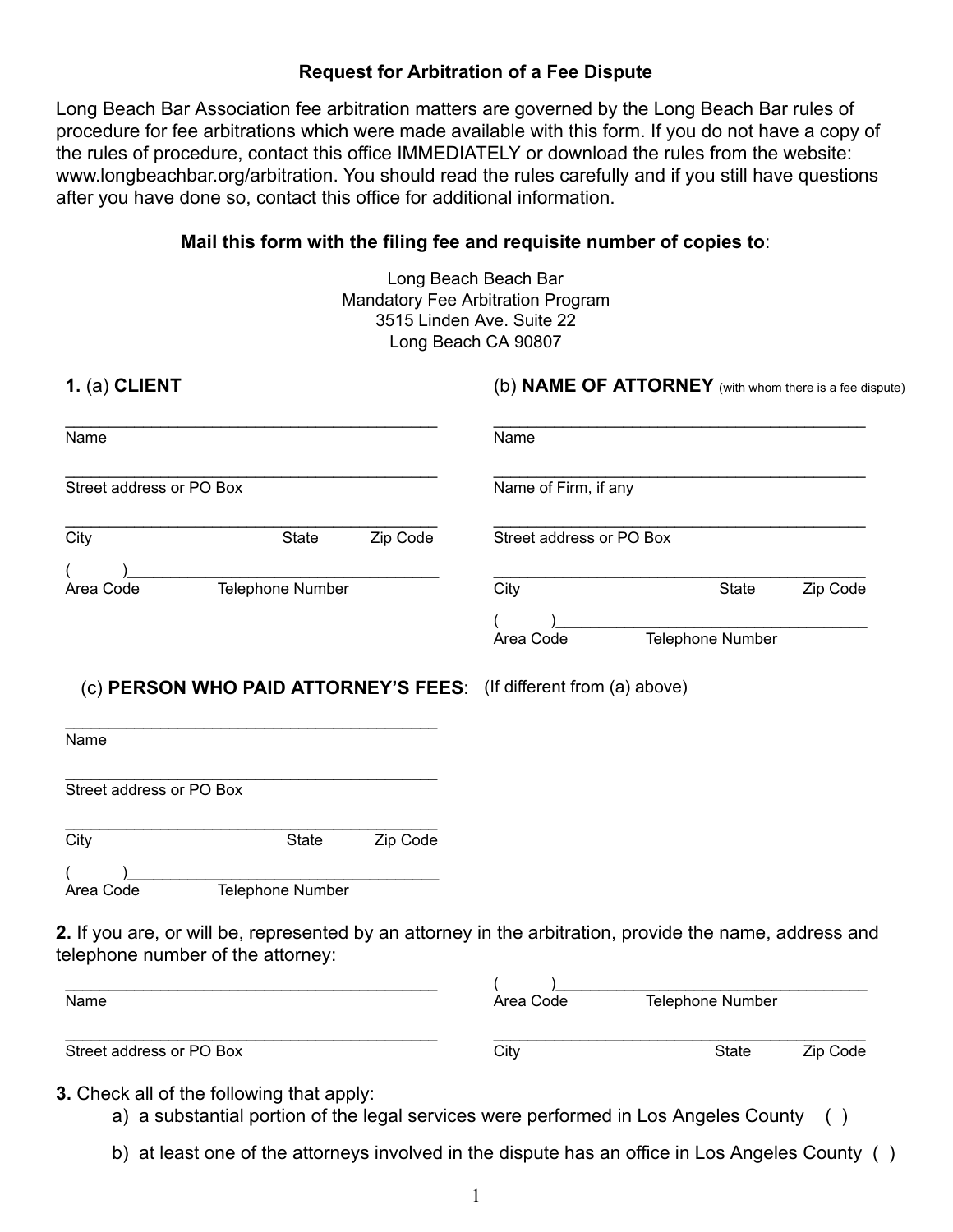- **4.** What type of case was the attorney handling for the client (divorce, criminal, etc.)? \_\_\_\_\_\_\_\_\_\_\_\_\_\_\_\_\_\_\_\_
- **5.** When did the attorney stop representing the client or provide a final bill (whichever is later)?

 $\frac{1}{2}$   $\frac{1}{2}$   $\frac{1}{2}$   $\frac{1}{2}$   $\frac{1}{2}$   $\frac{1}{2}$   $\frac{1}{2}$   $\frac{1}{2}$   $\frac{1}{2}$   $\frac{1}{2}$   $\frac{1}{2}$   $\frac{1}{2}$   $\frac{1}{2}$   $\frac{1}{2}$   $\frac{1}{2}$   $\frac{1}{2}$   $\frac{1}{2}$   $\frac{1}{2}$   $\frac{1}{2}$   $\frac{1}{2}$   $\frac{1}{2}$   $\frac{1}{2}$ 

Month Day Year

| 6. (a) Is there a written fee agreement? (If yes, attach a copy.)                                                                                                                  | $\Box$ Yes     | $\Box$ No                                                                                                                                                                                                                            |
|------------------------------------------------------------------------------------------------------------------------------------------------------------------------------------|----------------|--------------------------------------------------------------------------------------------------------------------------------------------------------------------------------------------------------------------------------------|
| (b) Is there a written agreement that fee disputes will be submitted to a Mandatory Fee Arbitration<br>Program? (If other than the written fee agreement, attach a copy.)          | $\Box$ Yes     | $\Box$ No                                                                                                                                                                                                                            |
| 7. (a) Did the attorney give the client or person responsible for payment of the fees the form: Notice of<br>Client's Right to Arbitration? (If yes, attach a copy of the notice.) | $\Box$ Yes     | $\Box$ No                                                                                                                                                                                                                            |
| (b) If yes, when was the written notice received?                                                                                                                                  | Month Day      | Year                                                                                                                                                                                                                                 |
| 8. (a) Has a lawsuit been filed to collect the fees or costs?<br>(If yes, attach a copy of the complaint.)                                                                         | $\Box$ Yes     | $\Box$ No                                                                                                                                                                                                                            |
| (b) If a lawsuit has been filed, has the lawsuit been answered?<br>(If yes, attach a copy of the answer.)                                                                          | $\Box$ Yes     | $\Box$ No                                                                                                                                                                                                                            |
| 9. Were the attorney's fees ordered by the court or set by law?<br>(If yes, explain on a separate sheet.)                                                                          | $\Box$ Yes     | $\Box$ No                                                                                                                                                                                                                            |
| 10. Amount the client already paid the attorney                                                                                                                                    | $\mathfrak{S}$ |                                                                                                                                                                                                                                      |
| 11. Additional amount, if any, the attorney says is still owed                                                                                                                     |                | $\frac{1}{2}$                                                                                                                                                                                                                        |
| <b>12.</b> Add lines 10 and 11                                                                                                                                                     |                |                                                                                                                                                                                                                                      |
| 13. Total amount the client or person responsible for fees says<br>the attorney should be paid                                                                                     | \$             |                                                                                                                                                                                                                                      |
| 14. Subtract line 13 from line 12. This is the disputed amount.                                                                                                                    | \$             | <u>and the community of the community of the community of the community of the community of the community of the community of the community of the community of the community of the community of the community of the community</u> |
| 15. Filing Fees:                                                                                                                                                                   |                |                                                                                                                                                                                                                                      |
| \$50 plus 4% for amounts in dispute up to \$10,000<br>\$50 plus 5% for amounts in dispute up to \$20,000<br>\$50 plus 6% for amounts in dispute of 20,001 or more                  |                |                                                                                                                                                                                                                                      |
|                                                                                                                                                                                    |                |                                                                                                                                                                                                                                      |

The maximum fee shall not be more than \$5,000 In the event of a refund, the \$50 paid before the percentage is calculated is not refundable

Determine your filing fee based upon the above and provide payment via check or money order to the Long Beach Bar Association. The filing fee enclosed is: \$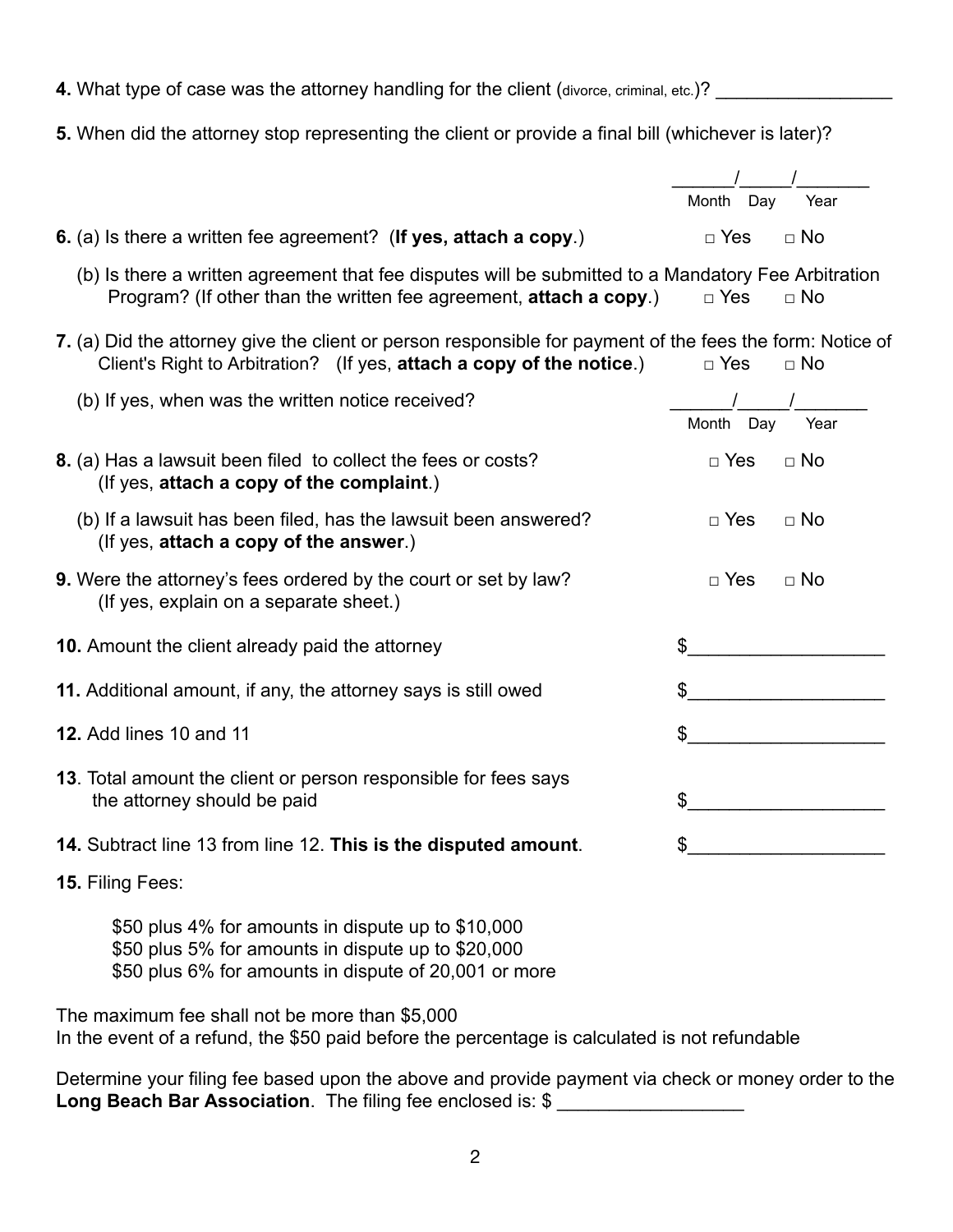**16.** Provide a summary description of the fee dispute. Attach additional sheets if necessary.

\_\_\_\_\_\_\_\_\_\_\_\_\_\_\_\_\_\_\_\_\_\_\_\_\_\_\_\_\_\_\_\_\_\_\_\_\_\_\_\_\_\_\_\_\_\_\_\_\_\_\_\_\_\_\_\_\_\_\_\_\_\_\_\_\_\_\_\_\_\_\_\_\_\_\_\_\_\_\_\_

**17.** If the fee dispute is for \$15,000 or less, it is heard by one (1) arbitrator. If it is for more than \$15,000, it is heard by three (3) arbitrators. If all parties agree in writing, you can have the dispute heard by one (1) arbitrator even if the dispute is for more than \$15,000. **If you request an arbitration hearing with one arbitrator please submit the original Request plus two copies, if three arbitrators, submit the original Request plus four copies.**

 $\Box$  The dispute is for more than \$15,000 and you agree to one arbitrator

**18.**  Unless both parties agree in writing to BINDING ARBITRATION after the fee dispute arises, this arbitration is NON-BINDING. Non-binding arbitration means that if either party is unhappy with the award, either party has the right to ask for a trial in a *civil court*. Requesting a trial after arbitration will require filing documents with the appropriate court within 30 days from the date the award is mailed, even if damages are not sought from the other party. Unless a party requests a trial after arbitration within 30 days, the award *automatically* becomes *final* and *binding*.

If both parties agree in writing to make the arbitration BINDING, a new trial may *not* be requested and the award will *immediately* become final and binding on both parties with limited rights to challenge the award in civil court.

Do you agree to binding arbitration?  $\Box$  Yes  $\Box$  No

**19.** If you are the client and the attorney represented you in a civil matter, you are entitled to choose an arbitrator who practices civil law. If your attorney represented you in a criminal matter, you are entitled to choose an arbitrator who practices criminal law. Please indicate your choice below.

 $\Box$  I do not have a preference.

- $\Box$  I want an attorney who practices civil law as an arbitrator.
- $\Box$  I want an attorney who practices criminal law as an arbitrator.